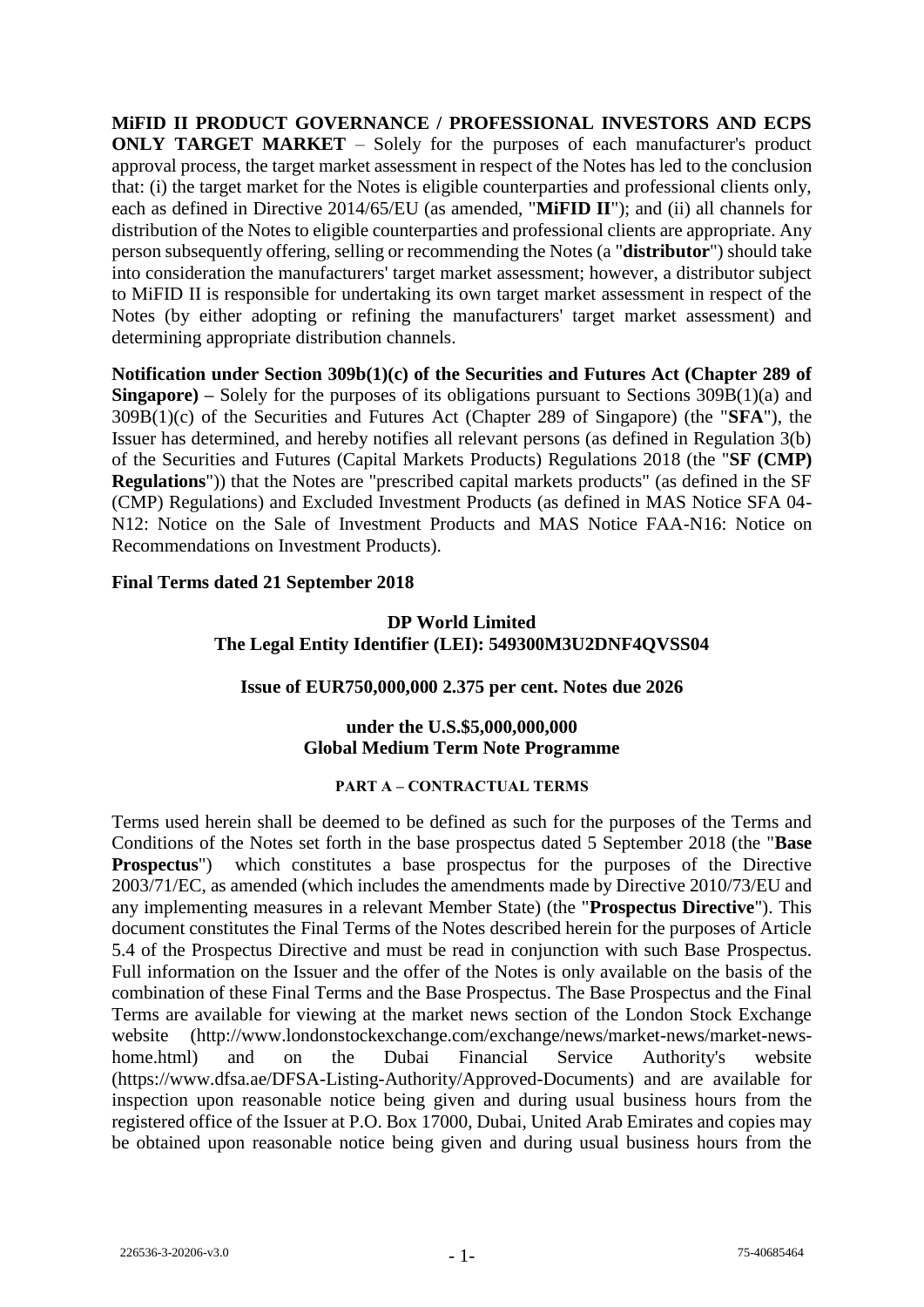registered office of the Issuing and Paying Agent at Winchester House, 1 Great Winchester Street, London EC2N 2DB, United Kingdom.

| 1.  | Issuer:                               |                                                  | DP World Limited                                                                                                                                                |
|-----|---------------------------------------|--------------------------------------------------|-----------------------------------------------------------------------------------------------------------------------------------------------------------------|
| 2.  | (i)                                   | Series Number:                                   | 2-2018                                                                                                                                                          |
|     | (ii)                                  | Tranche Number:                                  | $\mathbf{1}$                                                                                                                                                    |
| 3.  | Currencies:                           | Specified Currency or                            | <b>EUR</b>                                                                                                                                                      |
| 4.  | Aggregate Nominal Amount of<br>Notes: |                                                  |                                                                                                                                                                 |
|     | (i)                                   | Series:                                          | EUR750,000,000                                                                                                                                                  |
|     | (ii)                                  | Tranche:                                         | EUR750,000,000                                                                                                                                                  |
| 5.  | <b>Issue Price:</b>                   |                                                  | 99.089 per cent. of the Aggregate Nominal<br>Amount                                                                                                             |
| 6.  | (i)                                   | <b>Specified Denominations:</b>                  | EUR100,000 and integral multiples of EUR1,000<br>in excess thereof                                                                                              |
|     | (ii)                                  | <b>Calculation Amount:</b>                       | EUR1,000                                                                                                                                                        |
| 7.  | (i)                                   | <b>Issue Date:</b>                               | 25 September 2018                                                                                                                                               |
|     | (ii)                                  | <b>Interest Commencement</b><br>Date:            | <b>Issue Date</b>                                                                                                                                               |
| 8.  | <b>Maturity Date:</b>                 |                                                  | 25 September 2026                                                                                                                                               |
| 9.  | <b>Interest Basis:</b>                |                                                  | 2.375 per cent. per annum Fixed Rate                                                                                                                            |
| 10. | <b>Redemption/Payment Basis:</b>      |                                                  | Subject to any purchase and cancellation or early<br>redemption, the Notes will be redeemed on the<br>Maturity Date at 100 per cent. of their nominal<br>amount |
| 11. | <b>Change of Interest Basis:</b>      |                                                  | Not Applicable                                                                                                                                                  |
| 12. | Put/Call Options:                     |                                                  | Change of Control Put Option                                                                                                                                    |
| 13. | (i)                                   | <b>Status of the Notes:</b>                      | Senior                                                                                                                                                          |
|     | (ii)                                  | Date approval for issuance<br>of Notes obtained: | 14 August 2018                                                                                                                                                  |

# **PROVISIONS RELATING TO INTEREST (IF ANY) PAYABLE**

| 14. | <b>Fixed Rate Note Provisions</b> | Applicable |
|-----|-----------------------------------|------------|
|-----|-----------------------------------|------------|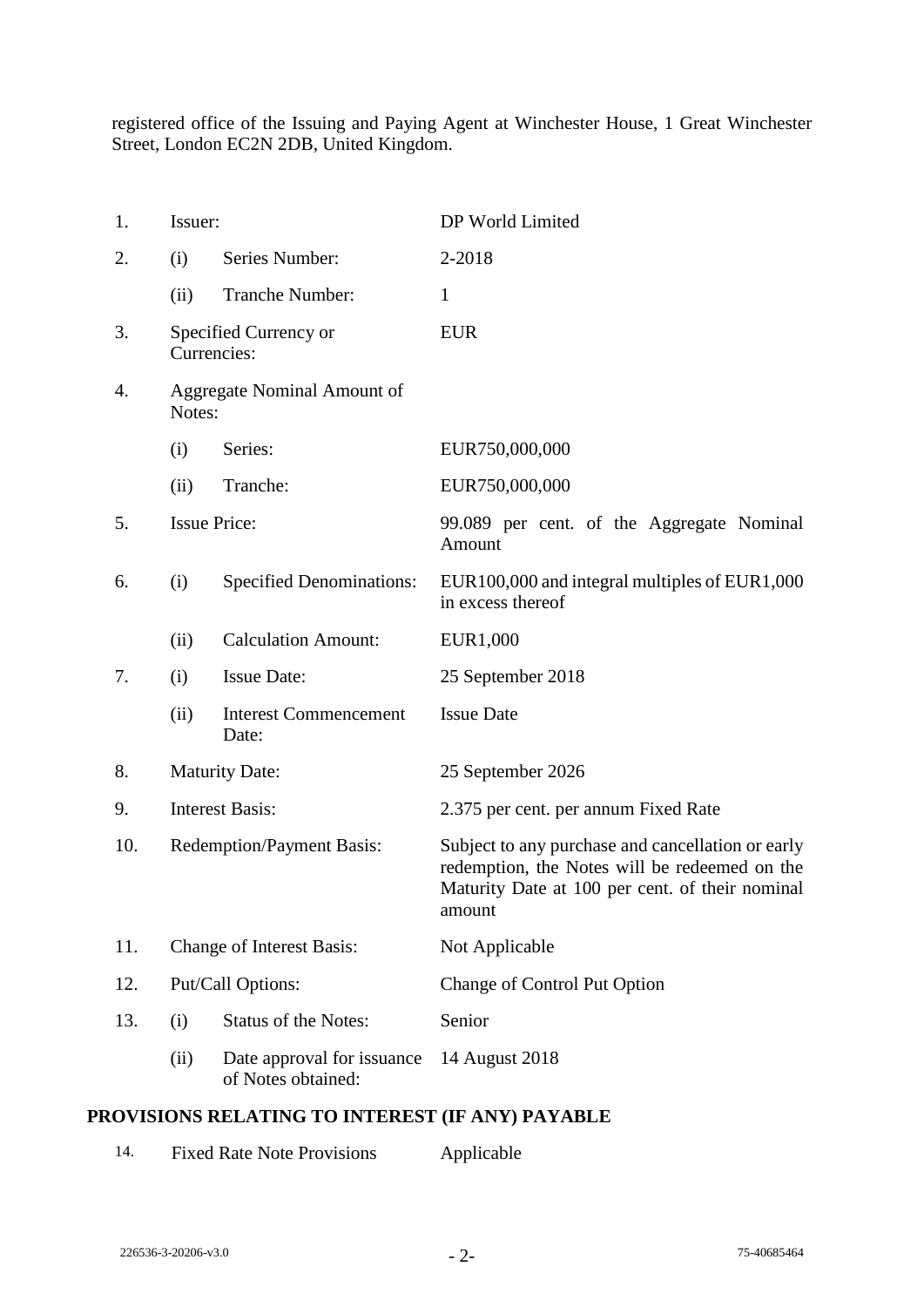|     | (i)   | $Rate(s)$ of Interest:               | 2.375 per cent. per annum payable annually in<br>arrear on each Interest Payment Date                              |
|-----|-------|--------------------------------------|--------------------------------------------------------------------------------------------------------------------|
|     | (ii)  | <b>Interest Payment Date:</b>        | 25 September in each year, from and including<br>25 September 2019 up to and including the<br><b>Maturity Date</b> |
|     | (iii) | <b>Fixed Coupon Amount:</b>          | EUR23.75 per Calculation Amount                                                                                    |
|     | (iv)  | Broken Amount(s):                    | Not Applicable                                                                                                     |
|     | (v)   | Day Count Fraction:                  | Actual/Actual (ICMA)                                                                                               |
|     | (vi)  | <b>Determination Dates:</b>          | Not Applicable                                                                                                     |
| 15. |       | <b>Floating Rate Note Provisions</b> | Not Applicable                                                                                                     |
| 16. |       | <b>Zero Coupon Note Provisions</b>   | Not Applicable                                                                                                     |

#### **PROVISIONS RELATING TO REDEMPTION**

| 17. | Call Option                                                                                                                          | Not Applicable                  |  |
|-----|--------------------------------------------------------------------------------------------------------------------------------------|---------------------------------|--|
| 18. | Put Option                                                                                                                           | Not Applicable                  |  |
| 19. | Change of Control Put Option:                                                                                                        | Applicable                      |  |
|     | <b>Change of Control</b><br>(i)<br><b>Redemption Amount:</b>                                                                         | EUR1,000 per Calculation Amount |  |
| 20. | <b>Final Redemption Amount:</b>                                                                                                      | EUR1,000 per Calculation Amount |  |
| 21. | <b>Early Redemption Amount</b><br>payable on redemption for<br>taxation reasons or on event of<br>default or other early redemption: | <b>Final Redemption Amount</b>  |  |

## **GENERAL PROVISIONS APPLICABLE TO THE NOTES**

| 22. | Form of Notes: | <b>Registered Notes:</b>                                                                                                                       |
|-----|----------------|------------------------------------------------------------------------------------------------------------------------------------------------|
|     |                | Unrestricted Global Certificate registered in the<br>name of a nominee for a common depositary for<br>Euroclear and Clearstream, Luxembourg    |
|     |                | Restricted Global Certificate registered in the<br>name of a nominee for a common depository for<br>Euroclear and Clearstream, Luxembourg      |
|     |                | Reg. S Compliance Category 2 (in the case of<br>Unrestricted Global Certificate); Rule 144A (in<br>the case of Restricted Global Certificate); |

TEFRA not applicable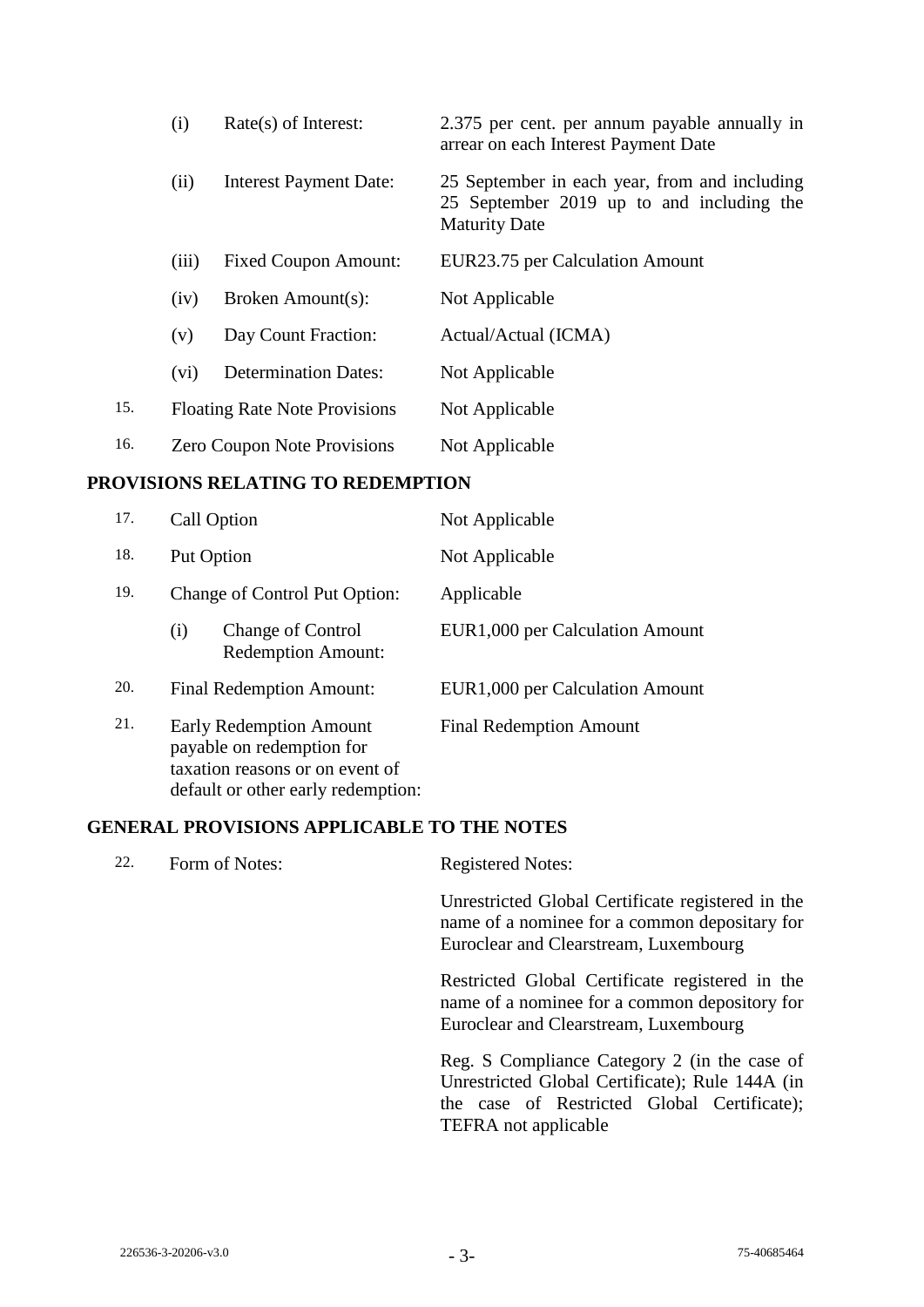- 23. Additional Financial Centre(s) or other special provisions relating to payment dates: Not Applicable
- 24. Details relating to Instalment Notes: Not Applicable
- 25. Talons for future Coupons to be attached to Definitive Notes (and dates on which such Talons mature): No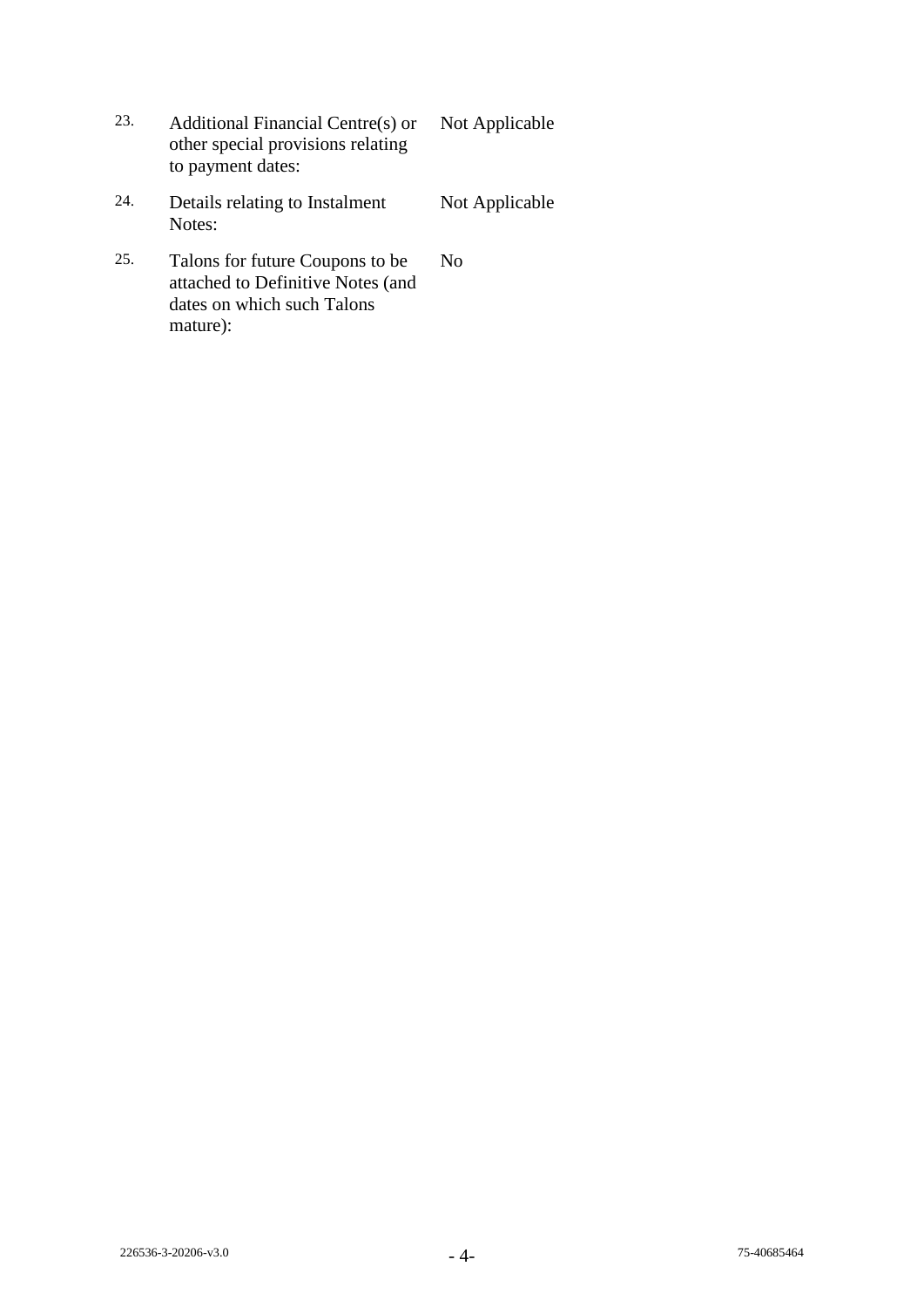**SIGNED** on behalf of DP World Limited:

By: Dulylauthoristed

FINAL TERMS - SIGNATURE PAGE - EUR750,000,000 NOTES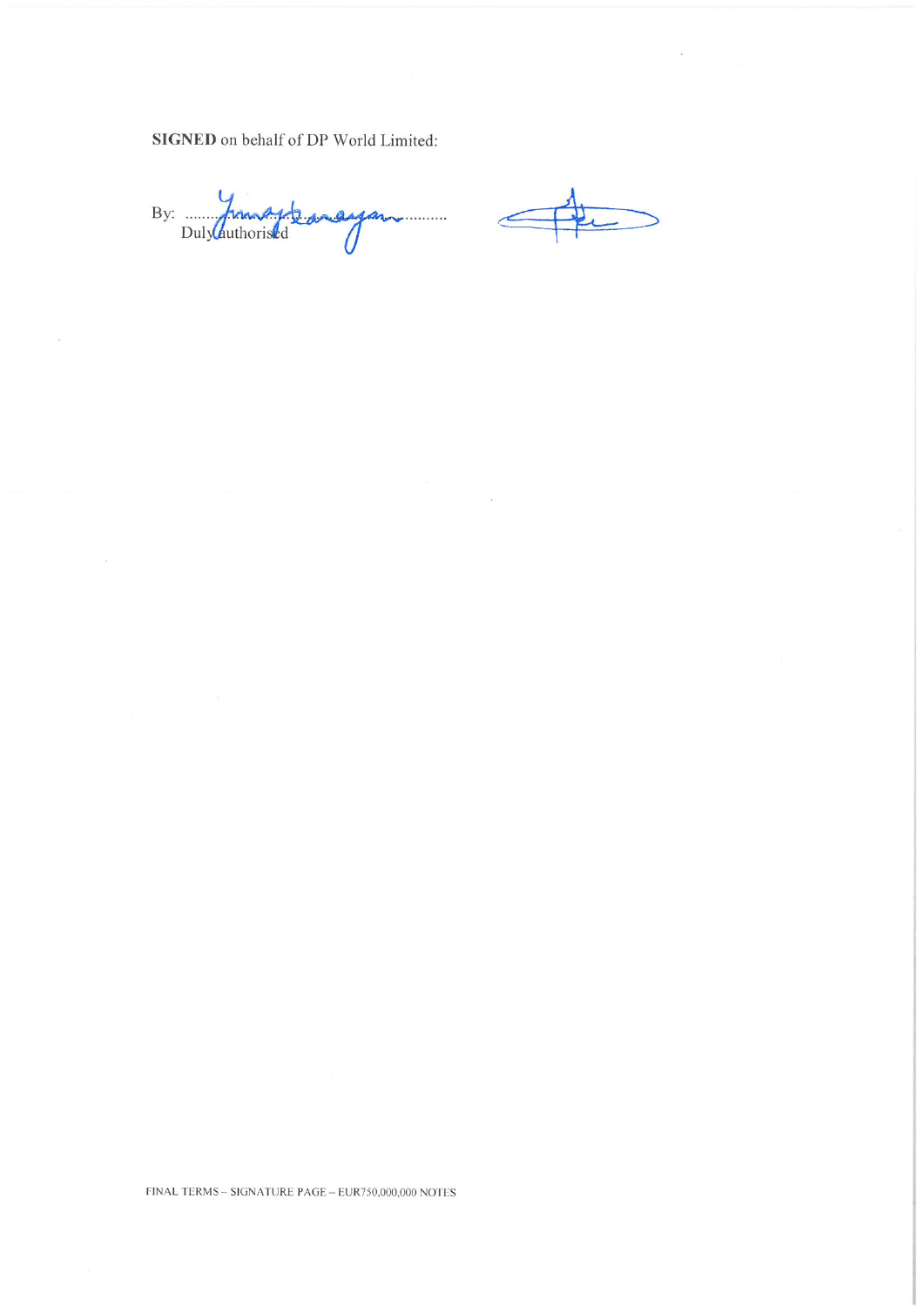### **PART B – OTHER INFORMATION**

#### **LISTING**

| (i)  | Listing and Admission to<br>trading:                  | Application has been made by the Issuer (or on<br>its behalf) for the Notes to be admitted to trading<br>on the London Stock Exchange's regulated<br>market and to the official list of the U.K. Listing<br>Authority with effect from the Issue Date.         |
|------|-------------------------------------------------------|----------------------------------------------------------------------------------------------------------------------------------------------------------------------------------------------------------------------------------------------------------------|
|      |                                                       | Application has been made by the Issuer (or on<br>its behalf) for the Notes to be admitted to trading<br>on Nasdaq Dubai and to the official list of<br>securities maintained by the Dubai Financial<br>Services Authority with effect from the Issue<br>Date. |
| (ii) | Estimate of total expenses<br>related to admission to | London Stock Exchange: GBP4,500                                                                                                                                                                                                                                |
|      | trading:                                              | Nasdaq Dubai: U.S.\$2,000                                                                                                                                                                                                                                      |

#### **RATINGS**

Ratings: The Notes to be issued are expected to be rated:

Moody's: Baa1

Fitch: BBB+

# **INTERESTS OF NATURAL AND LEGAL PERSONS INVOLVED IN THE ISSUE**

Save for any fees payable to the Managers, so far as the Issuer is aware, no person involved in the issue of the Notes has an interest material to the offer. The Managers and their affiliates have engaged, and may in the future engage, in investment banking and/or commercial banking transactions with, and may perform other services for, the Issuer and its affiliates in the ordinary course of business for which they may receive fees.

**YIELD (***Fixed Rate Notes only***)** 2.502 per cent. per annum

# **OPERATION INFORMATION** (i) ISIN: **Unrestricted Global Certificate:** XS1883878966 **Restricted Global Certificate:** XS1883966076 (ii) Common Code: **Unrestricted Global Certificate:**